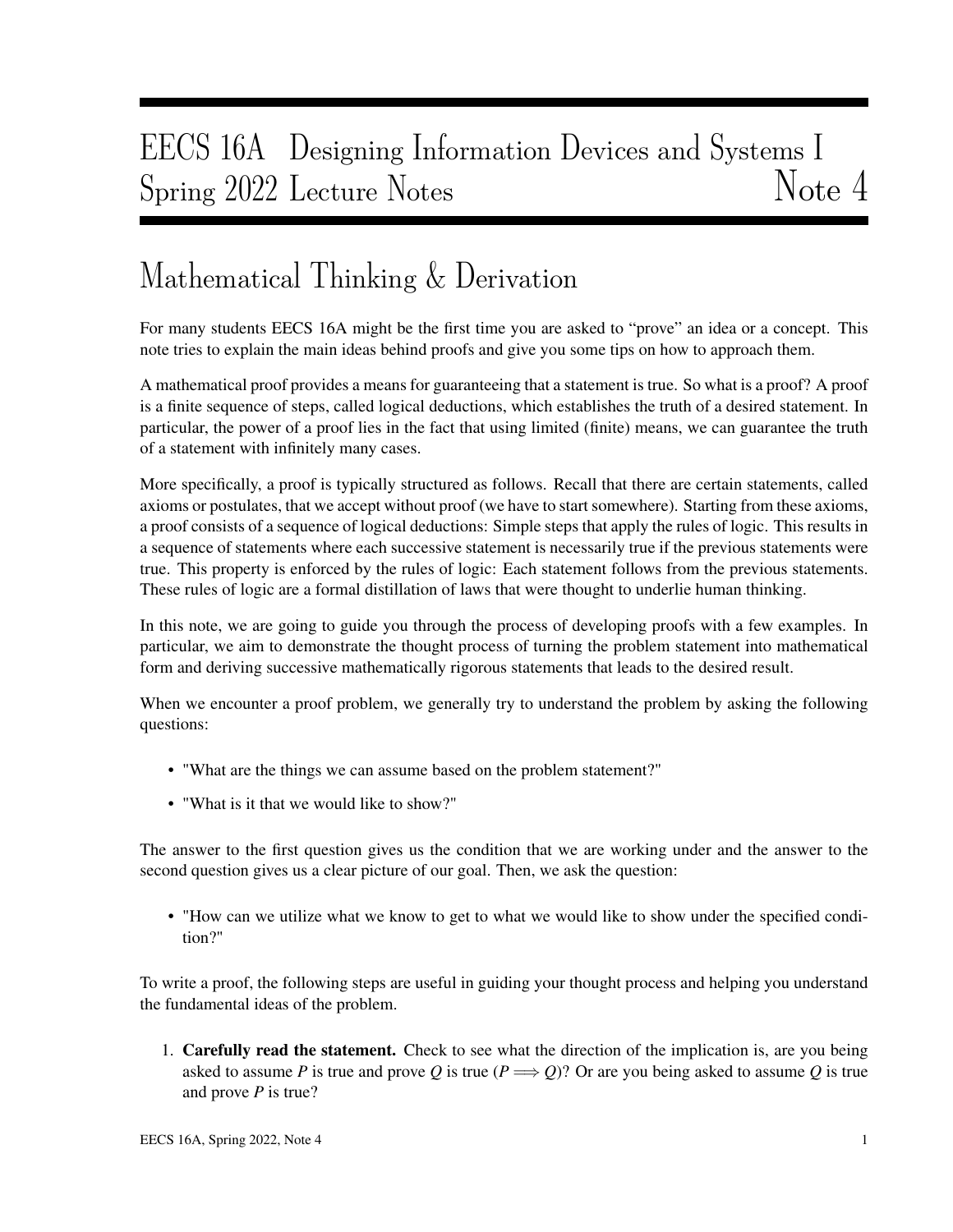- 2. Write out what you know from the statement of the theorem. Say you are asked to prove something like "If *P* is true, then *Q* is true." Here, "*P* is true" is what is given to you/what is known. If the theorem statement has this written out in word, write it out in mathematical notation. Be explicit. Try to simplify any complex notation or jargon.
- 3. Write out what you want to prove. In the example above, what you want to prove is "*Q*" is true. Again, this might be given to you in words, make sure you translate it into equations. Simplify. Make sure you write this on the paper, even though it seems trivial, it can often help. If there are different ways of writing this – write out both. For example, if you want to prove a set of vectors is linearly dependent, you have two definitions of linear dependance you can work with. Write out both.
- 4. Observe the two statements you just wrote down for what is known and what you want to prove. Find similarities. Take note of these. It might help to also write them down. How might one of the expressions you wrote be made to look like the other?
- 5. Try out a simple example. Now that you have written out what is given and what you want to prove, try thinking about a simpler version. For example, if you are asked to prove something for an  $n \times n$ matrix, try writing out the same statements for a  $2 \times 2$  matrix. Check again for similarities between what is known and what you want to prove. See if you can prove the theorem for the simpler case of  $2\times 2$ .

In the process of trying out an example, you may notice a pattern in your working that extends to the general proof. Don't be afraid to try several examples, if just one isn't giving you enough intuition. Trying out examples is also a great way of ensuring that you understand what you want to prove in concrete terms, rather than just as an abstract claim.

6. Manipulate both sides of the claim. JUSTIFY each step. After coming up with an algebraic representation of the desired claim, try to manipulate both what you are *given* and what you are *trying* to prove, to see if you can simplify the desired claim. Often, it helps to get rid of complex notation as part of this process - for instance, if you see a summation expressed using  $\Sigma$  notation, it might help to write it out explicitly to get a better understanding of what exactly is being summed.

Still, at this stage it is important to ensure that your manipulations are valid - it's no use making an amazing simplification if it turns out to be wrong! It can never hurt to break down complex steps into multiple smaller ones, and always ask yourself what conditions are needed for each step to be true. For instance, if you are dividing two quantities, then you should ensure that you are not dividing by zero!

- 7. Different approaches. There are different ways to prove a statement. You might encounter some of the following types of proofs.
	- *Direct proofs.* This style of proof directly shows what is to be proven from what is known by doing a series of mathematical and logical steps.
	- *Constructive proofs.* Essentially, when you are asked to prove that a certain object "exists", you can prove the statement by explicitly constructing the object.
	- *Proof by contradiction.* Another common technique when asked to prove a claim is to try and show that it is impossible for the claim to *not* be true. This technique tends to be useful when the negation of the desired claim is easier to express algebraically than the claim itself.

No one approach is better or more powerful than any other approach — there is no hierarchy. When you are thinking about proofs try out different approaches to see which one might work.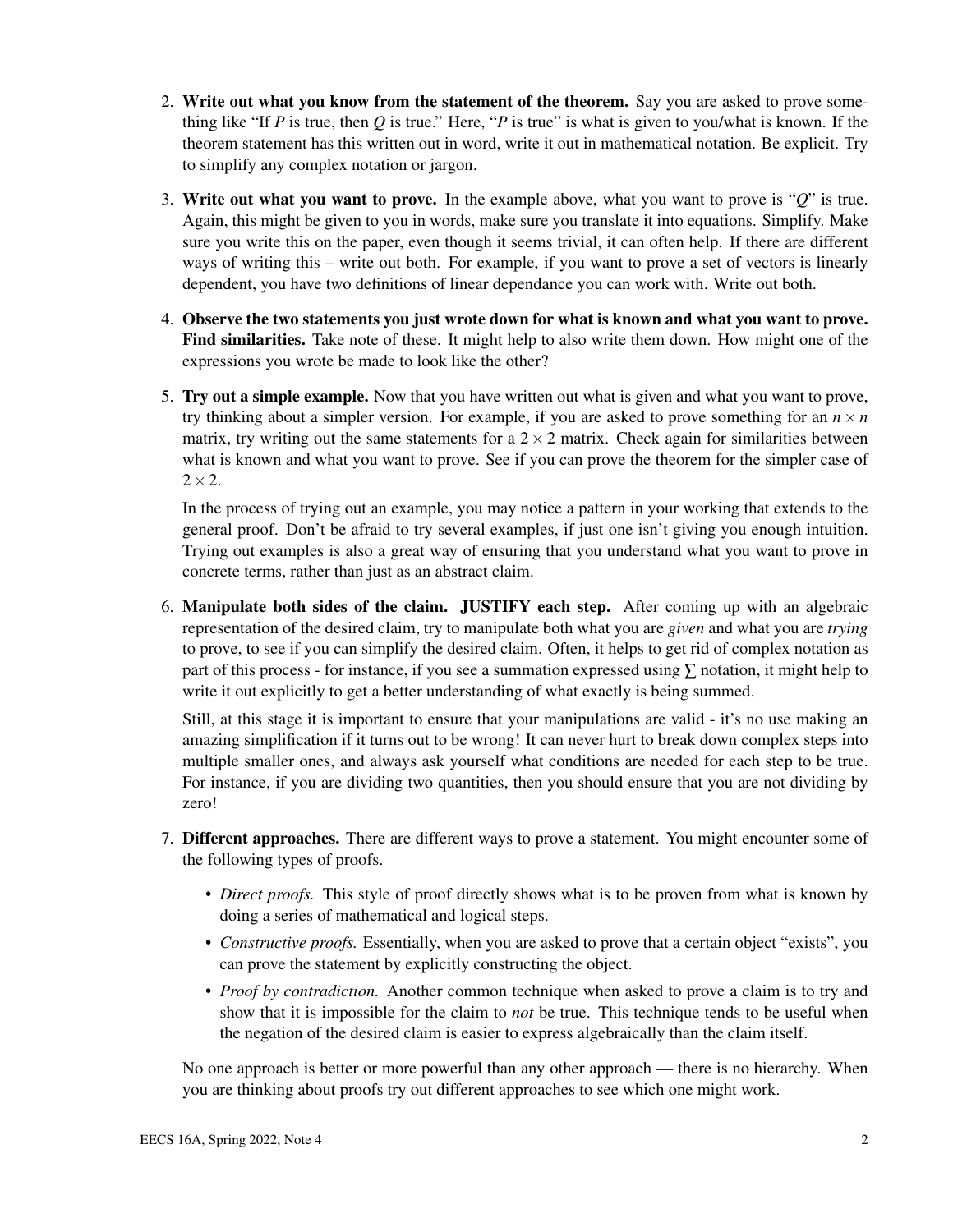Solving proof problems are very similar to solving design problems, which is one of the focuses of this course. In a proof, there is something we want to show, and in a design problem, there are specifications we want our design to meet. Both cases are open ended, and we frequently have to integrate many ideas and explore several different possibilities to reach a solution.

Now, we'll look at two examples: one of a constructive proof, the other a proof by contradiction.

**Example 4.1 (Constructive Proof):** Prove that span  $\begin{cases} 1 \\ 1 \end{cases}$  $\Big\}$ ,  $\Big\lceil \begin{array}{c} 1 \end{array}$  $\begin{bmatrix} 1 \\ -1 \end{bmatrix}$  =  $\mathbb{R}^2$ 

First, let's figure out exactly what the question is asking us to prove. The span of two vectors is a set of all vectors that can be formed as a linear combination of those two vectors.  $\mathbb{R}^2$  is the set of all (Cartesian) vectors with two real components.

We want to show that these two sets are equal, meaning that no element can be in one set but not the other. Thus, we need to show

- 1. That every vector in the given span is inside  $\mathbb{R}^2$ , and that
- 2. Every vector in  $\mathbb{R}^2$  is in the given span.

Let's prove each of these statements in order. First, how do we show that every vector in span  $\begin{cases} 1 \ 1 \end{cases}$  $\Big]$ ,  $\Big[$  1 −1 11 is contained within  $\mathbb{R}^2$ ? Let's express what we are given algebraically. Consider an arbitrary vector  $\vec{u} \in$ span $\left\{ \begin{bmatrix} 1 \\ 1 \end{bmatrix} \right\}$  $\Big\}$ ,  $\Big\lceil \begin{array}{c} 1 \end{array}$  $\begin{bmatrix} 1 \\ -1 \end{bmatrix}$ . By the definition of span and linear combinations, we know that we can write

$$
\vec{u} = \alpha \begin{bmatrix} 1 \\ 1 \end{bmatrix} + \beta \begin{bmatrix} 1 \\ -1 \end{bmatrix}
$$

for some real scalar coefficients  $\alpha$  and  $\beta$ . By the rules of vector arithmetic, we can multiply in our scalar coefficients and simplify to obtain

$$
\vec{u} = \begin{bmatrix} \alpha + \beta \\ \alpha - \beta \end{bmatrix}.
$$

Why is this vector in  $\mathbb{R}^2$ ? Well, since  $\alpha$  and  $\beta$  are both real numbers, their sums and differences are both also real. And  $\vec{u}$  clearly has exactly two components. Thus,  $\vec{u} \in \mathbb{R}^2$ , for arbitrary real scalars  $\alpha$  and  $\beta$ . Since  $\vec{u}$  could have been *any* vector in span  $\begin{cases} 1 \\ 1 \end{cases}$  $\Big\}$ ,  $\Big\}$  1  $\begin{pmatrix} 1 \\ -1 \end{pmatrix}$ , we have shown that *any* vector in the given span is inside  $\mathbb{R}^2$ , which is the first thing we wanted to show.

But we're not done yet! All we've done is shown that span  $\begin{cases} 1 \\ 1 \end{cases}$  $\Big\}$ ,  $\Big\}$  1  $\begin{pmatrix} 1 \\ -1 \end{pmatrix}$   $\subseteq \mathbb{R}^2$  - there might still exist a vector outside of the given span that is still within  $\mathbb{R}^2$ ! Let's now try to show that *every* vector in  $\mathbb{R}^2$  lies in the given span, by writing any vector in  $\mathbb{R}^2$  as a linear combination of the two given vectors.

We'll start with an arbitrary vector  $\vec{u} \in \mathbb{R}^2$ . By definition,  $\vec{u}$  has two real components, so it can be written as

$$
\vec{u} = \begin{bmatrix} u_1 \\ u_2 \end{bmatrix}
$$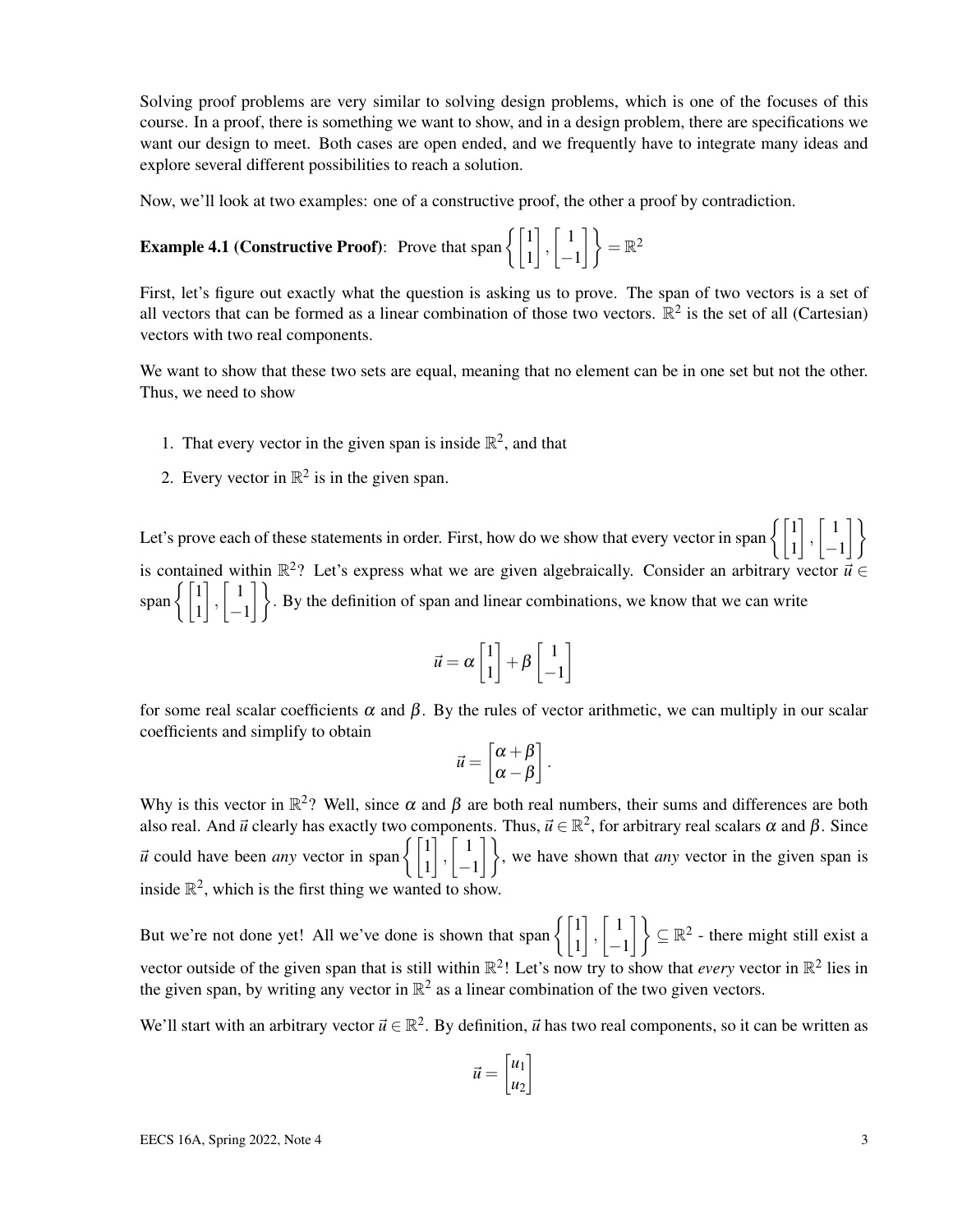where  $u_1$  and  $u_2$  are both real scalars. We want to know if  $\vec{u}$  can be written as a linear combination of the two given vectors, and so must ask whether we can find real scalars  $\alpha$  and  $\beta$  (that will depend on  $u_1$  and  $u_2$ ) such that

$$
\alpha \begin{bmatrix} 1 \\ 1 \end{bmatrix} + \beta \begin{bmatrix} 1 \\ -1 \end{bmatrix} = \begin{bmatrix} u_1 \\ u_2 \end{bmatrix}?
$$

Manipulating the above equation, we obtain the linear system

$$
\begin{bmatrix} 1 & 1 \\ 1 & -1 \end{bmatrix} \begin{bmatrix} \alpha \\ \beta \end{bmatrix} = \begin{bmatrix} u_1 \\ u_2 \end{bmatrix}.
$$

We want to determine whether there will always exist real solutions  $\alpha$  and  $\beta$  to the above linear system, no matter what  $u_1$  and  $u_2$  are. And we know how to do this - Gaussian elimination!

Rewriting the above as an augmented matrix and performing row operations without comment, we obtain

$$
\begin{bmatrix} 1 & 1 & | & u_1 \\ 1 & -1 & | & u_2 \end{bmatrix}
$$

$$
\iff \begin{bmatrix} 1 & 1 & | & u_1 \\ 0 & -2 & | & u_2 - u_1 \end{bmatrix}
$$

$$
\iff \begin{bmatrix} 1 & 1 & | & u_1 \\ 0 & 1 & | & \frac{u_1 - u_2}{2} \end{bmatrix}
$$

$$
\iff \begin{bmatrix} 1 & 0 & | & \frac{u_1 + u_2}{2} \\ 0 & 1 & | & \frac{u_1 - u_2}{2} \end{bmatrix}.
$$

Rewriting our end result in matrix-vector form once again, we obtain

$$
\begin{bmatrix} 1 & 0 \\ 0 & 1 \end{bmatrix} \begin{bmatrix} \alpha \\ \beta \end{bmatrix} = \begin{bmatrix} \frac{u_1 + u_2}{2} \\ \frac{u_1 - u_2}{2} \end{bmatrix},
$$

which can be expanded and rearranged as

$$
\alpha = \frac{u_1 + u_2}{2}
$$

$$
\beta = \frac{u_1 - u_2}{2}.
$$

What have we shown? Since we proved in an earlier note that Gaussian elimination cannot introduce spurious solutions, we've shown that for all  $u_1$  and  $u_2$ , we can produce coefficients α and β such that

$$
\alpha \begin{bmatrix} 1 \\ 1 \end{bmatrix} + \beta \begin{bmatrix} 1 \\ -1 \end{bmatrix} = \begin{bmatrix} u_1 \\ u_2 \end{bmatrix} = \vec{u}.
$$

So all  $\vec{u} \in \mathbb{R}^2$  can be written as a linear combination of our two vectors! Thus,

$$
\text{span}\left\{ \begin{bmatrix} 1 \\ 1 \end{bmatrix}, \begin{bmatrix} 1 \\ -1 \end{bmatrix} \right\} \supseteq \mathbb{R}^2,
$$

which when combined with our earlier result proves that the two sets are equal, as desired! This completes our proof.

Notice that the second half of this proof was a "constructive proof" since, in order to show that the coeffi-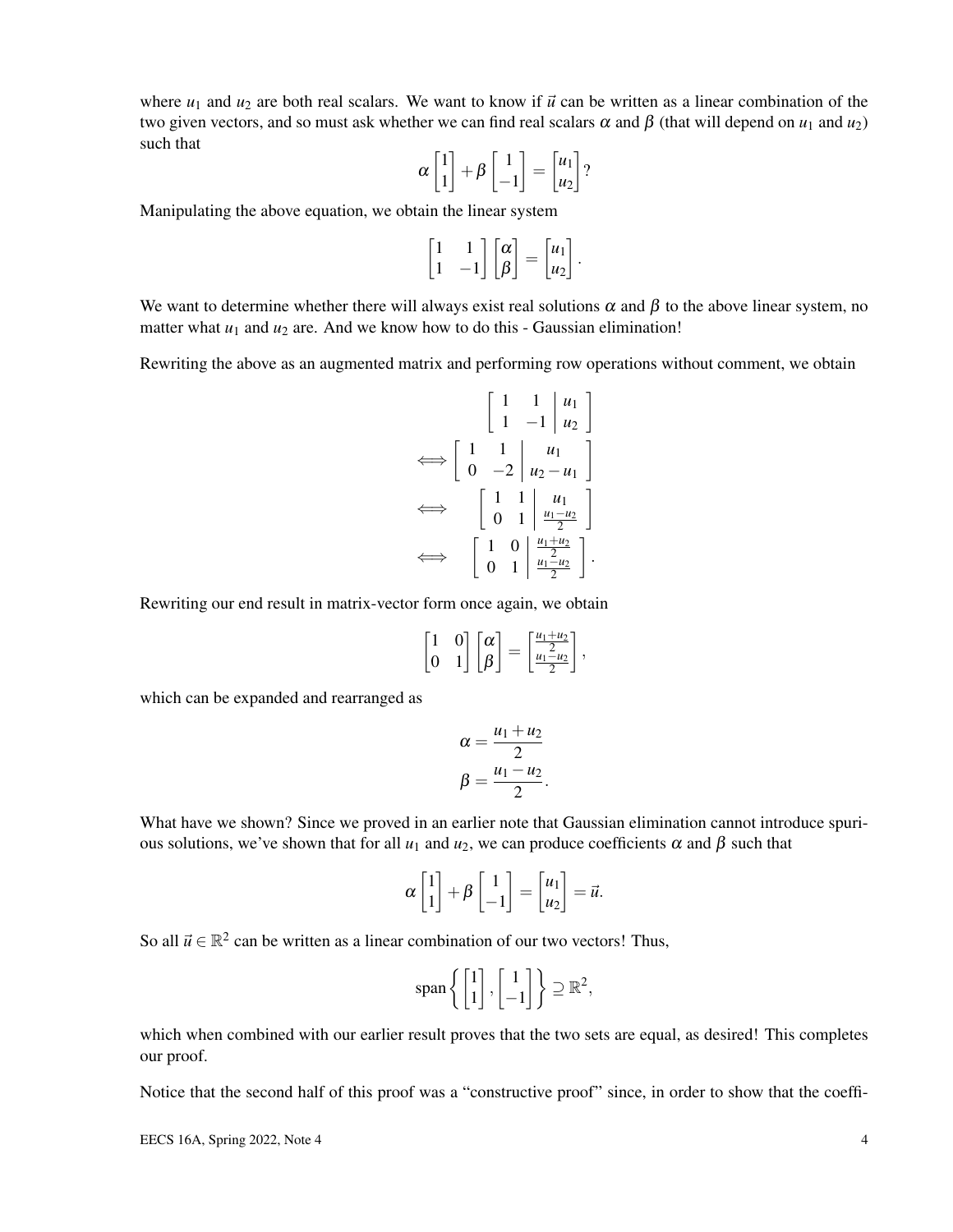cients  $\alpha$  and  $\beta$  existed for all  $\vec{u}$ , we were actually able to construct them explicitly!

**Example 4.2 (Proof by contradiction):** If a theorem statement asks you to prove that something does not exist (e.g. the inverse of a matrix does not exist, or a unique solution does not exist etc.) it is often useful to consider a proof by contradiction. Assume that a unique solution exists, and then show that there is some other contradiction.

Here we repeat the theorem from the previous note to illustrate this.

## Theorem 4.1: If the columns of A in the system of linear equations  $A\vec{x} = b$  are linearly dependent, then the system does not have a unique solution.

Let's walk through this proof step by step: we'll start by assuming we have a matrix A with linearly dependent columns, and then we will show that this means that the system does not have a unique solution.

Since we are interested in the columns of *A*, let's start by explicitly defining the columns of *A*:

$$
A = \begin{bmatrix} | & | & & | \\ \vec{a}_1 & \vec{a}_2 & \dots & \vec{a}_n \\ | & | & | & | \end{bmatrix},
$$

### Now, first, let us write out what is known to us.

By the definition of linear dependence, there exist scalars  $\alpha_1, \ldots, \alpha_n$  such that  $\alpha_1 \vec{a}_1 + \ldots + \alpha_n \vec{a}_n = \vec{0}$  where not all of the  $\alpha_i$ 's are zero. We can put these  $\alpha_i$ 's in a vector

$$
\vec{\alpha} = \begin{bmatrix} \alpha_1 \\ \vdots \\ \alpha_n \end{bmatrix}
$$

and by the definition of matrix-vector multiplication, we can compactly write the expression above:

$$
A\vec{\alpha} = \vec{0}
$$

where  $\vec{\alpha} \neq \vec{0}$ .

#### What do we want to prove?

We are trying to show that the system of equations  $A\vec{x} = \vec{b}$  does not have a unique solution.

We know that systems of equations can have either zero, one, or infinite solutions. If our system of equations has zero solutions, then it cannot have a unique solution, so we don't need to consider this case.

Now, let us assume we have a unique solution and arrive at a contradiction.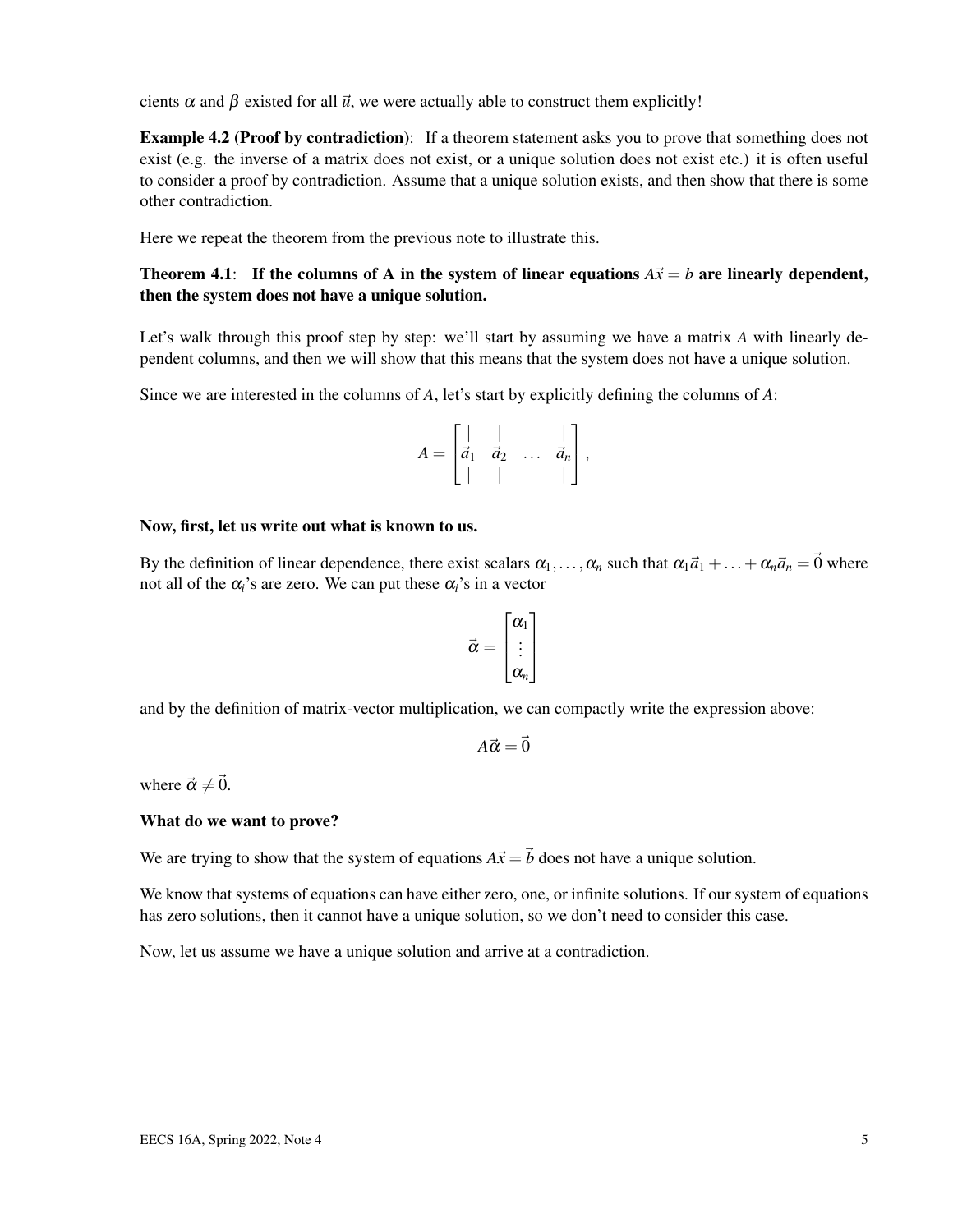Now let's consider the case where we have at least one solution,  $\vec{x}_0$ :

$$
A\vec{x_0} = \vec{b}
$$
  

$$
A\vec{x_0} + \vec{0} = \vec{b}
$$
  

$$
A\vec{x_0} + A\vec{\alpha} = \vec{b}
$$
  

$$
A(\vec{x_0} + \vec{\alpha}) = b
$$

Therefore,  $\vec{x}_0 + \vec{\alpha}$  is also a solution to the system of equations! To complete our proof, we now must check that these two solutions are in fact not equal to each other.

Since  $\vec{\alpha} \neq \vec{0}$ , we know that  $\vec{x_0} \neq \vec{x_0} + \vec{\alpha}$ . Therefore, our system has two distinct solutions. We've now proven the theorem.

Note that we can add any multiple of  $\vec{\alpha}$  to  $\vec{x}$  and it will still be a solution – therefore, if there is at least one solution to the system and the columns of *A* are linearly dependent, then there are infinite solutions.

We give below some more examples of proofs to help

Let's illustrate the ideas above on the following problems.

Example 4.3 (Explicitly constructing a linear combination): 1. Let  $\{\vec{v_1}, \vec{v_2}, \dots, \vec{v_n}\}$  be a set of linearly dependent vectors in  $\mathbb{R}^n$ . Take any matrix  $A \in \mathbb{R}^{m \times n}$ . Prove that the set of vectors  $\{A\vec{v}_1, A\vec{v}_2, \ldots, A\vec{v}_n\}$ is linearly dependent.

**Proof:** (1) What do we know? Based on the problem statement, we know that  $\{\vec{v}_1, \vec{v}_2, \dots, \vec{v}_n\}$  is a set of linearly dependent vectors. How do we translate this into mathematical form? Recall one of the two definitions of linear dependence we introduced in the previous note – the set of vectors  $\{\vec{v_1}, \vec{v_2}, \dots, \vec{v_n}\}$  is linearly dependent if there exists an index  $i$  and scalars  $\alpha_i$ 's such that

$$
\vec{v}_i = \sum_{j \neq i} \alpha_j \vec{v}_j. \tag{1}
$$

We rewrite this by removing the sigma notation:

$$
\vec{v}_i = \alpha_1 \vec{v}_1 + \alpha_2 \vec{v}_2 + \dots + \alpha_n v_n. \tag{2}
$$

(2) What would we like to show? We would like to show that the set of vectors  $\{A\vec{v}_1, A\vec{v}_2, \ldots, A\vec{v}_n\}$  is linearly dependent. Again using the definition of linear dependence, we can translate it into a mathematical statement – we would like to show that there exist index *k* and scalars  $\beta_l$ 's such that

$$
A\vec{v}_k = \sum_{l \neq k} \beta_l \left( A\vec{v}_l \right). \tag{3}
$$

(3) Now, how do we use what we know mathematically from (1) to prove the mathematical statement in (2)? We somehow would like to get vectors of the form  $A\vec{v}$ . How could we do that? Let's multiply both sides of